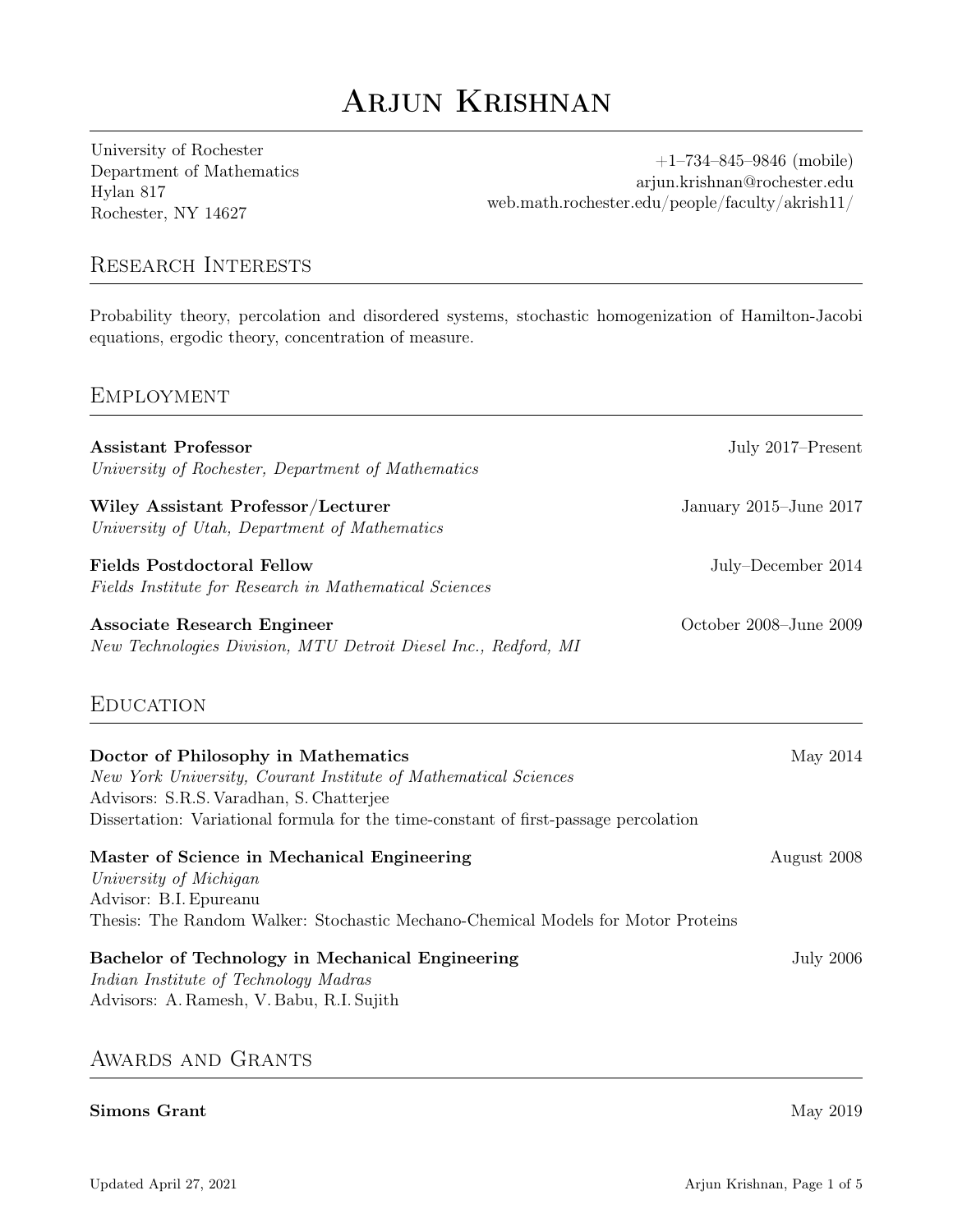| <b>AMS Simons Travel Grant</b>                                                                                        | May 2014    |
|-----------------------------------------------------------------------------------------------------------------------|-------------|
| MacCracken Fellowship<br>Awarded by New York University in support of graduate studies in mathematics                 | 2010–2014   |
| William Mirsky Memorial Award<br>Awarded by University of Michigan for outstanding research and academic achievements | March 2008  |
| <b>Bronze Medalist</b><br>Represented India at the International Chemistry Olympiad.                                  | August 2002 |
| <b>Best Experimental Work Award</b><br>Awarded by the Indian National Chemistry Olympiad                              | June 2002.  |

# Publications and Preprints

A. Krishnan, F. Rassoul-Agha, and T. Seppäläinen. On the coalescence time of Busemann geodesics in first-passage percolation. In preparation (2021)

J. Chaika and A. Krishnan. Stationary coalescing walks on the lattice II: entropy. accepted pending revisions to Nonlinearity (Mar. 2021). arXiv: 1909.04816.

I. Alevy and A. Krishnan. Negative correlation of adjacent Busemann increments. arXiv:2102.06337 [math] (Submitted) (Feb. 2021). arXiv: 2102.06337.

A. Krishnan, F. Rassoul-Agha, and T. Seppäläinen. Geodesic length and shifted weights in first-passage percolation. arXiv:2101.12324 [math] (Submitted) (Jan. 2021). arXiv: 2101.12324.

A. Krishnan and S. Neville. Kostka Numbers and Longest Increasing Subsequences. arXiv:1907.03881 [math] (July 2019). arXiv: 1907.03881.

J. Chaika and A. Krishnan. Stationary coalescing walks on the lattice. Probability Theory and Related  $Fields (2018)$ . DOI: [https://doi.org/10.1007/s00440-018-0893-2](https://doi.org/https://doi.org/10.1007/s00440-018-0893-2)

A. Krishnan and J. Quastel. Tracy–Widom fluctuations for perturbations of the log-gamma polymer in intermediate disorder. Ann. Appl. Probab. 28.6 (2018), pp. 3736–3764. ISSN:  $1050-5164$ . DOI: [10.1214/18-AAP1404](https://doi.org/10.1214/18-AAP1404)

A. Krishnan. Variational Formula for the Time Constant of First-Passage Percolation. Comm. Pure. *Appl. Math.* 69.10 (June 2016), pp. 1984–2012. DOI: [10.1002/cpa.21648](https://doi.org/10.1002/cpa.21648).

A. Krishnan. Variational formula for the time-constant of first-passage percolation. Thesis (Ph.D.)–New York University. ProQuest LLC, Ann Arbor, MI, 2014. isbn: 978-1-321-16163-2.

A. Krishnan and B. I. Epureanu. Renewal-Reward Process Formulation of Motor Protein Dynamics. Bulletin of mathematical biology  $73.10$  (2011), pp. 2452-2482. DOI: [https://doi.org/10.1007/s11538-](https://doi.org/https://doi.org/10.1007/s11538-011-9632-x) [011-9632-x](https://doi.org/https://doi.org/10.1007/s11538-011-9632-x)

# Conference Proceedings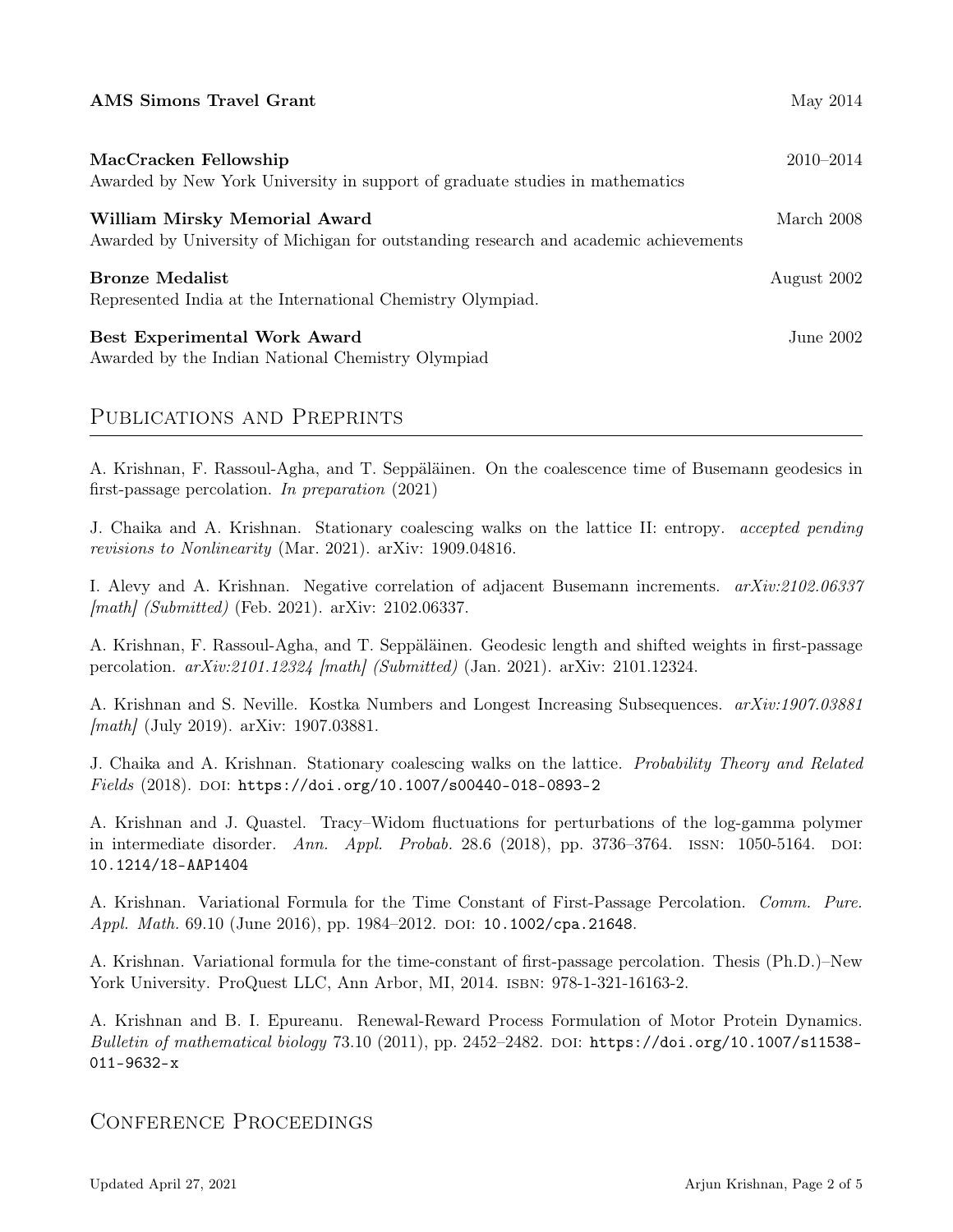A. Krishnan and B. I. Epureanu. A stochastic mechano-chemical model for cooperative motor protein dynamics. Proceedings of SMASIS 2008. 2008

A. Krishnan, K. Balasubramaniam, and R. I. Sujith. Asymptotic Solution for the One Dimensional Euler Equations for Isentropic Flow in a Variable Area Duct. Proceedings of the 37th AIAA Fluid Dynamics Conference and Exhibit. 2007. DOI: [10.2514/6.2007-4005](https://doi.org/10.2514/6.2007-4005)

A. Krishnan et al. Prediction of NOx reduction with Exhaust Gas Recirculation using the Flame Temperature Correlation Technique. Proceedings of the National Conference on Advances in Mechanical Engineering. 2006, pp. 18–19

# **TEACHING**

## Instructor

University of Rochester • MTH 507 Advanced Topics in Probability: First-Passage Percolation Fall 2020 • MTH 165 Linear Algebra and Differential Equations Fall 2020 • MTH 165 Linear Algebra and Differential Equations Spring 2020 • MTH 202 Introduction to Stochastic Processes Spring 2020 • MTH 471 Real Analysis Fall 2019 • MTH 201 Introduction to Probability Spring 2019 • MTH 201 Introduction to Probability Fall 2018 • MTH 504 Stochastic Processes Spring 2018 • MTH 202 Introduction to Stochastic Processes Spring 2018 • MTH 201 Introduction to Probability Fall 2017 University of Utah • Stochastic Processes and Simulation - II Spring 2017 • Stochastic Processes and Simulation - I Fall 2016 • Introduction to Probability Spring 2016 • Actuarial Mathematics Spring 2016 • Introduction to Statistics Spring 2015 New York University • Putnam Mathematical Competition Fall 2011 • Calculus II Summer 2011 • Putnam Mathematical Competition Fall 2010 • Calculus I Summer 2010 Teaching Assistant New York University • Theory of Numbers Fall 2012 • Probability Limit Theorems II Spring 2012 • Basic Probability Spring 2012 • Ordinary Differential Equations Spring 2011

## Graduate Student Instructor

University of Michigan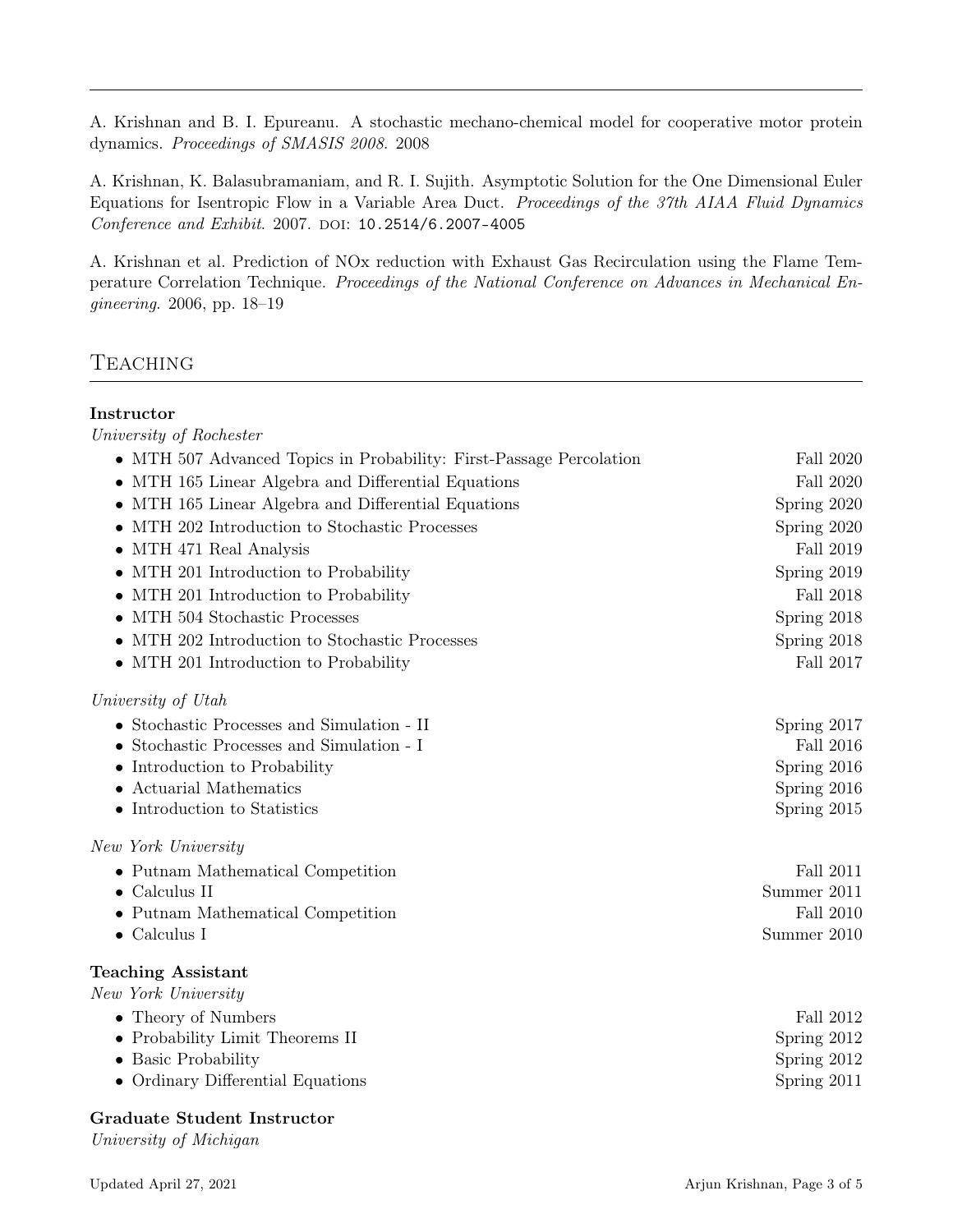- Thermodynamics Winter 2008
- Fluid Dynamics Fall 2007
- Thermodynamics Winter 2007

## Talks and Presentations

## Busemann functions and coalescence of geodesics

• AMS Sectional, SUNY Binghamton, Oct 2019

## On the Steele-Zhang conjecture in first-passage percolation

• AMS Sectional, SUNY Binghamton, Oct 2019

#### Stationary coalescing walks

- Probability Seminar, Courant Institute (NYU), Mar 2020
- Probability Seminar, Georgia Tech, Feb 2019
- Probability Seminar, Carnegie Mellon, Oct 2018.
- Probability Seminar, University of Minnesota, Sep 2018.
- Probability Seminar, Temple University, Sep 2018.
- AMS Sectional Meeting, Boston University, April 2018.
- *Probability Seminar*, Northwestern University, Feb 2018.
- Probability Seminar, University of Connecticut, Sep 2017.
- Random Structures in Statistical Mechanics and Mathematical Physics, C.I.R.M Luminy, Mar-Apr 2017.

#### Fluctuations of polymer models in intermediate disorder

- Special Session on Probability, AMS Spring Sectional, Fargo, ND, Apr 2016.
- Special Session on Probability, Combinatorics and Statistical Mechanics, III of the AMS Fall Eastern Sectional Meeting, Rutgers University, November 2015.
- PDE and Probability Seminar, University of British Columbia, May 2015.
- Probability Seminar, University of Illinois at Urbana-Champaign, March 2015.

## Stochastic Homogenization and First-Passage Percolation

- *Special Seminar*, Temple University, Dec 2016.
- Special Seminar, Penn State University, Feb 2016.
- Special Seminar, Carnegie Mellon University, Jan 2016.
- *Statistical Science Seminar*, University College London, August 2015.
- Arbeitsgemeinschaft ANGEWANDTE ANALYSIS, Max Planck Institute, Leipzig, April 2015.

#### A stochastic homogenization approach to first-passage percolation

• Fall Semester Postdoctoral Seminar, Fields Institute, October 2014.

#### Variational formula for the time-constant of first-passage percolation

- Probability Seminar, University of Wisconsin-Madison, December 2014.
- Invited talk, Workshop on First-Passage Percolation, Instituto Nacional de Matemática Pura e Aplicada, November 2014.
- Mathematical Finance and Probability Seminar, Rutgers University, October 2014.
- Contributed talk, 37th Conference on Stochastic Processes and their Applications, Universidad de Buenos Aires, July 2014.